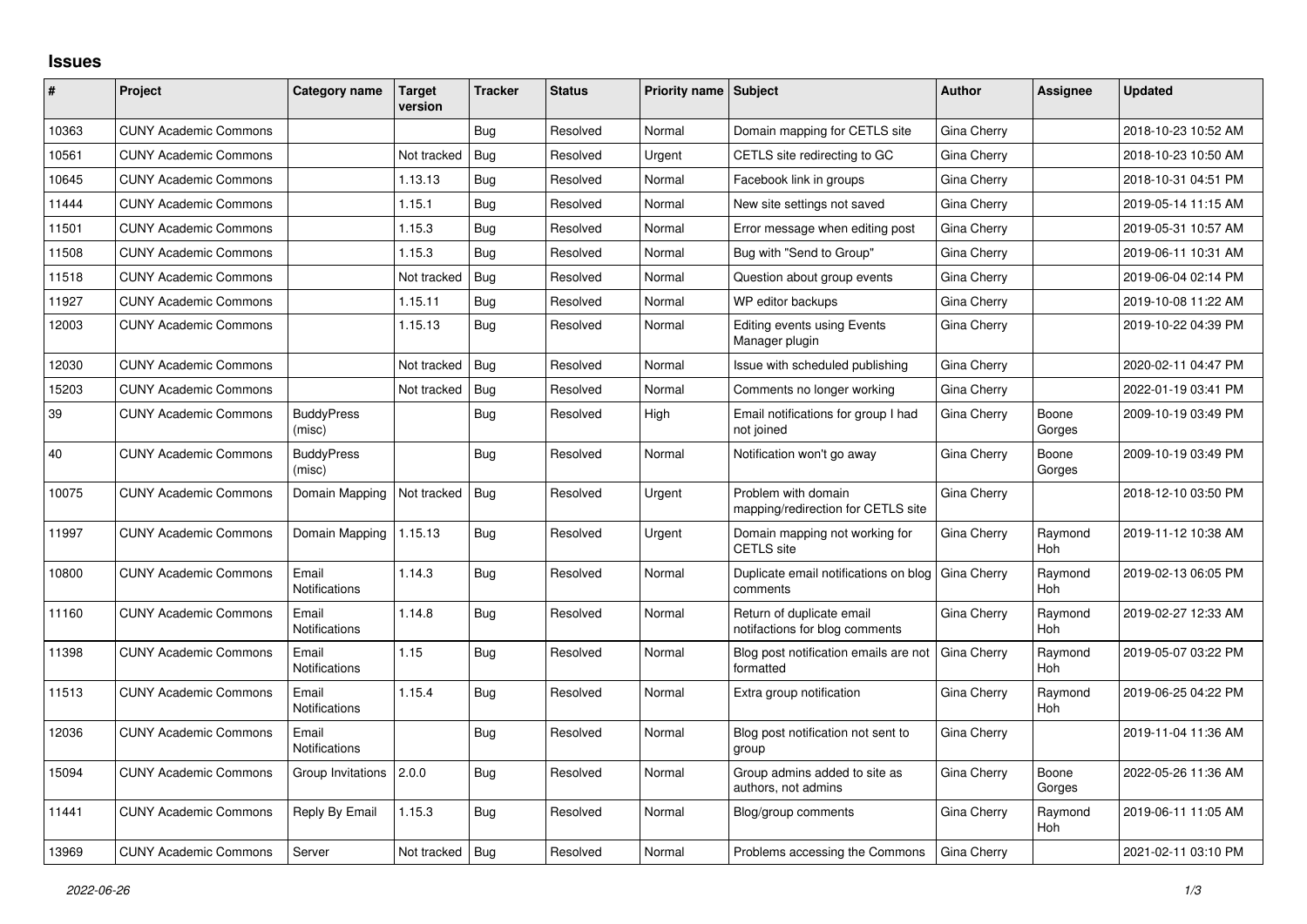| #     | Project                      | <b>Category name</b>          | <b>Target</b><br>version | <b>Tracker</b> | <b>Status</b> | Priority name Subject |                                                                              | Author      | Assignee        | <b>Updated</b>      |
|-------|------------------------------|-------------------------------|--------------------------|----------------|---------------|-----------------------|------------------------------------------------------------------------------|-------------|-----------------|---------------------|
| 11313 | <b>CUNY Academic Commons</b> | Spam/Spam<br>Prevention       | 1.17.7                   | Bug            | Resolved      | High                  | Overly aggressive spam filters                                               | Gina Cherry | Raymond<br>Hoh  | 2020-11-05 04:30 PM |
| 3892  | <b>CUNY Academic Commons</b> | <b>WordPress</b><br>(misc)    | Future<br>release        | Bug            | Resolved      | High                  | The given object ID is not that of a<br>menu item.                           | Gina Cherry | Gina Cherry     | 2016-06-21 04:49 PM |
| 4850  | <b>CUNY Academic Commons</b> | <b>WordPress</b><br>Plugins   | 1.8.16                   | <b>Bug</b>     | Resolved      | Immediate             | ACERT site is down                                                           | Gina Cherry | Boone<br>Gorges | 2015-11-05 12:45 PM |
| 9570  | <b>CUNY Academic Commons</b> | <b>WordPress</b><br>Plugins   | 1.12.13                  | Bug            | Resolved      | Normal                | Guest authors in Co-Authors Plus<br>plug-in not working                      | Gina Cherry | Boone<br>Gorges | 2018-05-01 06:10 PM |
| 11312 | <b>CUNY Academic Commons</b> | WordPress<br>Plugins          | Not tracked              | Bug            | Resolved      | Normal                | Cannot add guest author to post                                              | Gina Cherry |                 | 2019-04-11 09:56 PM |
| 11488 | <b>CUNY Academic Commons</b> | WordPress<br>Plugins          | 1.15.8                   | Bug            | Resolved      | Normal                | Co-authors plus plug-in                                                      | Gina Cherry | Raymond<br>Hoh  | 2019-08-27 11:36 AM |
| 14841 | <b>CUNY Academic Commons</b> | WordPress<br>Plugins          | 1.18.20                  | Bug            | Resolved      | Normal                | Issue with Co-Authors Plus in the<br>Customizr theme                         | Gina Cherry | Raymond<br>Hoh  | 2021-10-07 08:14 PM |
| 14848 | <b>CUNY Academic Commons</b> | <b>WordPress</b><br>Plugins   | 1.18.21                  | Bug            | Resolved      | Normal                | Bug with Gravity Forms/Commons<br>interaction                                | Gina Cherry | Raymond<br>Hoh  | 2021-10-13 06:51 PM |
| 11507 | <b>CUNY Academic Commons</b> |                               |                          | Bug            | Rejected      | Normal                | Apply layout to existing site?                                               | Gina Cherry |                 | 2019-05-31 01:33 PM |
| 11582 | <b>CUNY Academic Commons</b> |                               |                          | Bug            | Rejected      | Normal                | Site privacy options                                                         | Gina Cherry |                 | 2019-06-20 11:26 AM |
| 13704 | <b>CUNY Academic Commons</b> |                               |                          | Bug            | Rejected      | Normal                | Site logo not updating                                                       | Gina Cherry |                 | 2021-02-23 10:46 AM |
| 11512 | <b>CUNY Academic Commons</b> |                               |                          | Bug            | Duplicate     | Normal                | Links not opening in new tab                                                 | Gina Cherry |                 | 2019-06-04 11:08 AM |
| 11649 | <b>CUNY Academic Commons</b> | <b>WordPress</b><br>Plugins   | 2.0.2                    | Bug            | In Progress   | Normal                | CC license displayed on every page                                           | Gina Cherry | Raymond<br>Hoh  | 2022-06-14 11:36 AM |
| 11646 | <b>CUNY Academic Commons</b> |                               | Not tracked              | Feature        | Resolved      | Normal                | Redmine request                                                              | Gina Cherry |                 | 2019-07-23 11:17 AM |
| 10847 | <b>CUNY Academic Commons</b> | <b>Blogs</b><br>(BuddyPress)  | 1.15                     | Feature        | Resolved      | Normal                | Select which blog posts are sent to<br>group                                 | Gina Cherry | Boone<br>Gorges | 2019-04-23 03:54 PM |
| 3976  | <b>CUNY Academic Commons</b> | Email<br><b>Notifications</b> | 1.7.18                   | Feature        | Resolved      | Normal                | Emails to blog subscribers should<br>be sent in HTML                         | Gina Cherry | Boone<br>Gorges | 2015-04-12 02:18 PM |
| 11451 | <b>CUNY Academic Commons</b> | Group Blogs                   | 1.16                     | Feature        | Resolved      | Normal                | 'Send to group' checkbox should<br>remain unchecked for saved draft<br>posts | Gina Cherry | Boone<br>Gorges | 2019-12-04 10:51 AM |
| 3669  | <b>CUNY Academic Commons</b> | <b>WordPress</b><br>Plugins   | 1.7.4                    | Feature        | Resolved      | Normal                | Plug-in request: Collapse-o-matic                                            | Gina Cherry | Boone<br>Gorges | 2014-11-21 11:14 AM |
| 3998  | <b>CUNY Academic Commons</b> | WordPress<br>Plugins          | 1.7.19                   | Feature        | Resolved      | Normal                | Voicethread plugin                                                           | Gina Cherry | Boone<br>Gorges | 2015-04-21 02:35 PM |
| 7944  | <b>CUNY Academic Commons</b> | WordPress<br>Plugins          | 1.10.16                  | Feature        | Resolved      | Normal                | MailChimp plug-in                                                            | Gina Cherry |                 | 2017-04-11 12:38 PM |
| 8389  | <b>CUNY Academic Commons</b> | WordPress<br>Plugins          | 1.11.6                   | Feature        | Resolved      | Normal                | Gravity Forms + Custom Post Types<br>plug-in                                 | Gina Cherry | Boone<br>Gorges | 2017-07-06 08:09 PM |